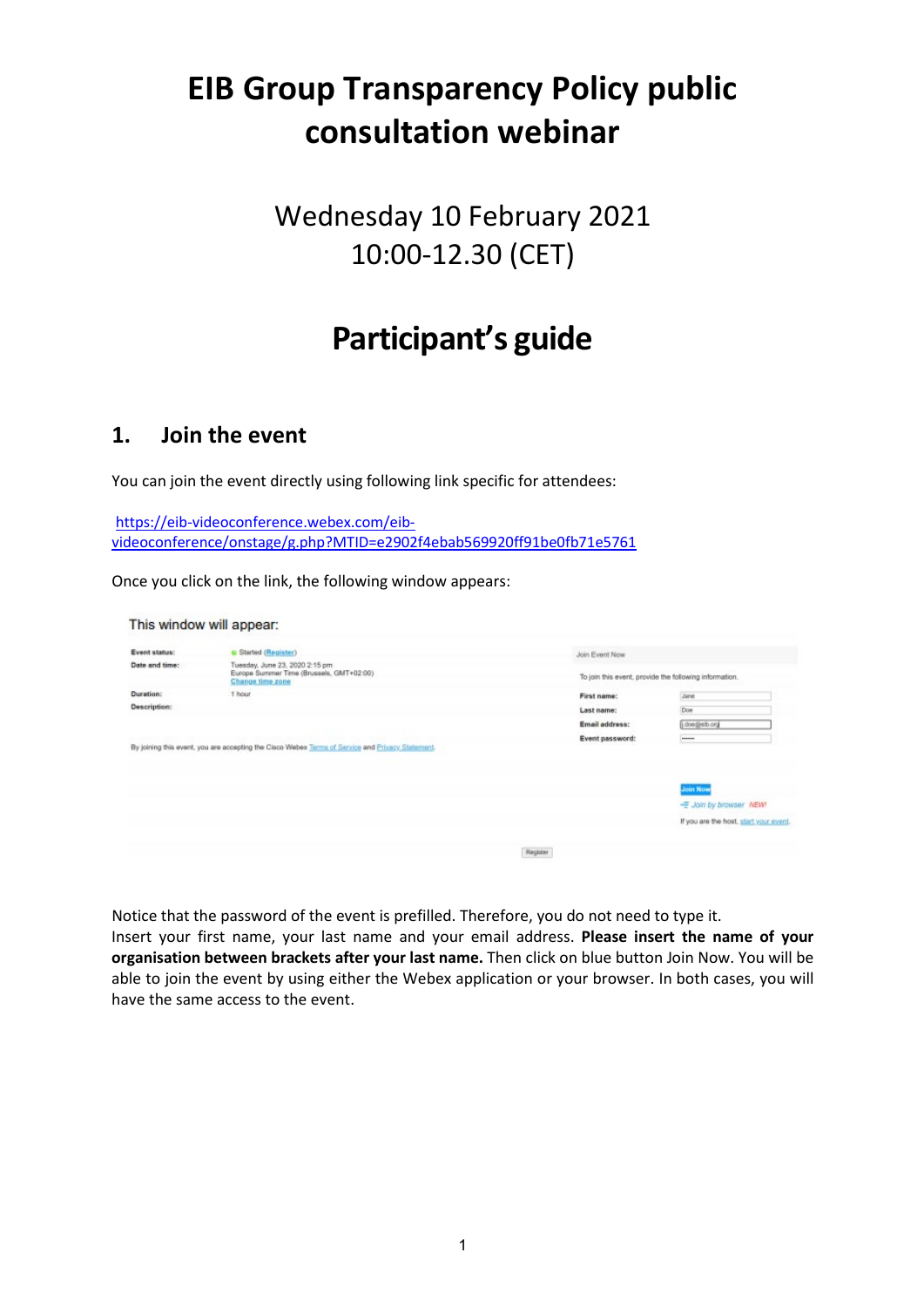## **2. Getting your settings right (sound, video, screen display)**



**Make sure that your audio and video are working correctly.**

When the event window opens, the first thing to do is to configure the audio.

Please click on the "…" button to access the audio settings.

| ∜ Speaker<br>Use system setting (Jabra BIZ 2400 USB)<br>✓<br>CC<br>Speakers (Conexant ISST Audio)<br>Headset Earphone (Jabra BIZ 2400 USB)<br><sup>0</sup> Microphone<br>√ Use system setting (Jabra BIZ 2400 USB)<br>Headset Microphone (Jabra BIZ 2400 USB)<br>Internal Microphone (Conexant ISST Audio)<br><sup>登</sup> Settings<br>You're using computer for audio<br>*2 Switch audio<br><b>Ø</b> Unmute ∨<br>① Share<br>$\times$<br><b>Audio Connection</b><br>$\times$<br>You're not connected to audio.<br>Connect to audio<br>Use computer for audio @<br>⊕<br>Ŋ<br>Call in |                         |  |
|-------------------------------------------------------------------------------------------------------------------------------------------------------------------------------------------------------------------------------------------------------------------------------------------------------------------------------------------------------------------------------------------------------------------------------------------------------------------------------------------------------------------------------------------------------------------------------------|-------------------------|--|
|                                                                                                                                                                                                                                                                                                                                                                                                                                                                                                                                                                                     |                         |  |
|                                                                                                                                                                                                                                                                                                                                                                                                                                                                                                                                                                                     |                         |  |
|                                                                                                                                                                                                                                                                                                                                                                                                                                                                                                                                                                                     |                         |  |
|                                                                                                                                                                                                                                                                                                                                                                                                                                                                                                                                                                                     |                         |  |
|                                                                                                                                                                                                                                                                                                                                                                                                                                                                                                                                                                                     |                         |  |
|                                                                                                                                                                                                                                                                                                                                                                                                                                                                                                                                                                                     |                         |  |
|                                                                                                                                                                                                                                                                                                                                                                                                                                                                                                                                                                                     |                         |  |
|                                                                                                                                                                                                                                                                                                                                                                                                                                                                                                                                                                                     |                         |  |
|                                                                                                                                                                                                                                                                                                                                                                                                                                                                                                                                                                                     |                         |  |
|                                                                                                                                                                                                                                                                                                                                                                                                                                                                                                                                                                                     | This windows will open: |  |
|                                                                                                                                                                                                                                                                                                                                                                                                                                                                                                                                                                                     |                         |  |
|                                                                                                                                                                                                                                                                                                                                                                                                                                                                                                                                                                                     |                         |  |
|                                                                                                                                                                                                                                                                                                                                                                                                                                                                                                                                                                                     |                         |  |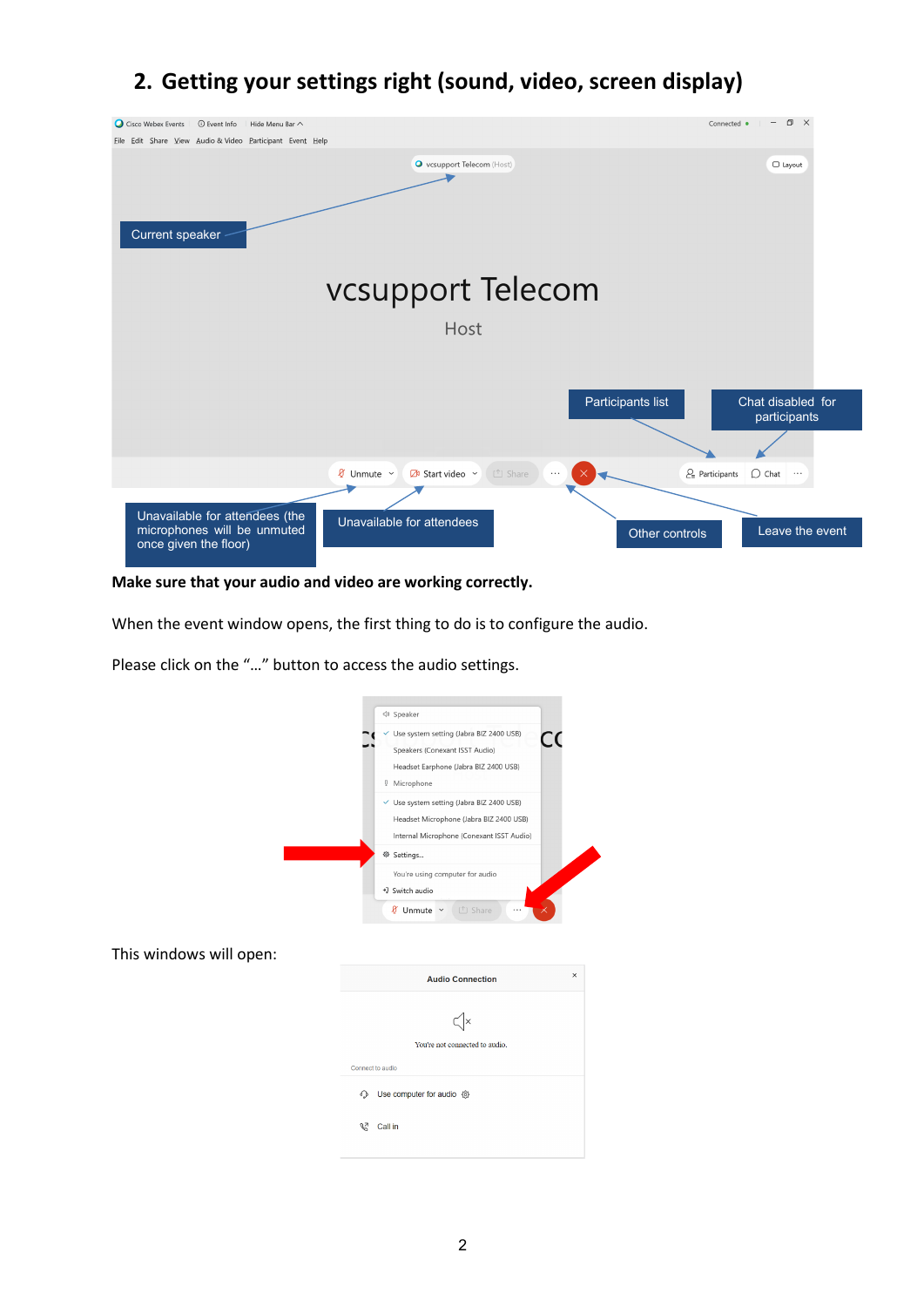Then, click on "Use your computer for audio", the browser will ask you to allow the access to the microphone. Select "Allow".

If you are connected, the event has started, but you do not hear anyone talking, then you may have to change the audio settings.

To change the settings, click on the button "Audio options", then "Audio settings".



If you speak or click "test", the bars will move, meaning that the output or input device is working.

| Settings                                                |
|---------------------------------------------------------|
| Speaker                                                 |
| Test<br>Use System Setting (Jabra BIZ 2<br>$\checkmark$ |
|                                                         |
| Output volume                                           |
| Microphone                                              |
| Test<br>Use System Setting (Jabra BIZ 2<br>$\checkmark$ |
| Input level<br>ı<br>- 1<br>ı<br>٠                       |
| Input volume                                            |
| Automatically adjust volume                             |
| Remove background noise                                 |
| ✔ Sync mute button status on microphone device          |
| Music mode (i)                                          |

At the start of the event, your microphone will be muted by default.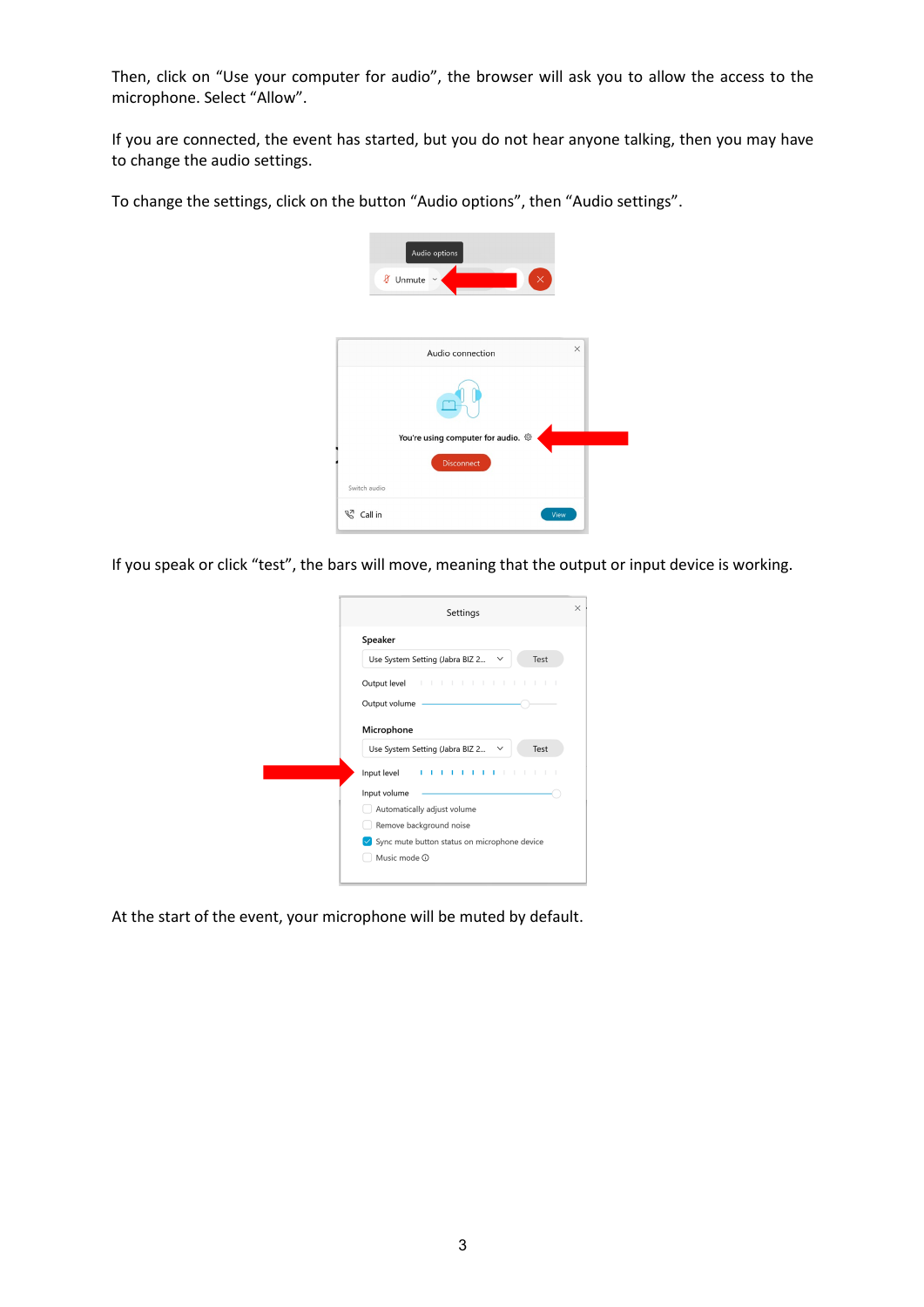#### **Having the best visual experience**

In order for you to have the best visual experience, we invite you select the layout called "stage" as in the screenshot below.



In addition, you can also click on "View" in the bar menu at the top of your screen and select "Hide Non-Video Participants" in the drop-down menu.



### **3. Taking part in the conversation**

We invite all participants to take an active part in the conversation. You can participate by asking to speak or by submitting a written question.

### **Asking to speak: "raising your hand"**

In order for the moderator/host to see that you want to speak and to give you the floor, you need to "raise your hand".

You can raise your hand by clicking on the hand icon at the bottom right of the "Participants box" as shown below. **Please remember to put your hand down, by clicking the same button again, if you no longer wish to speak.**